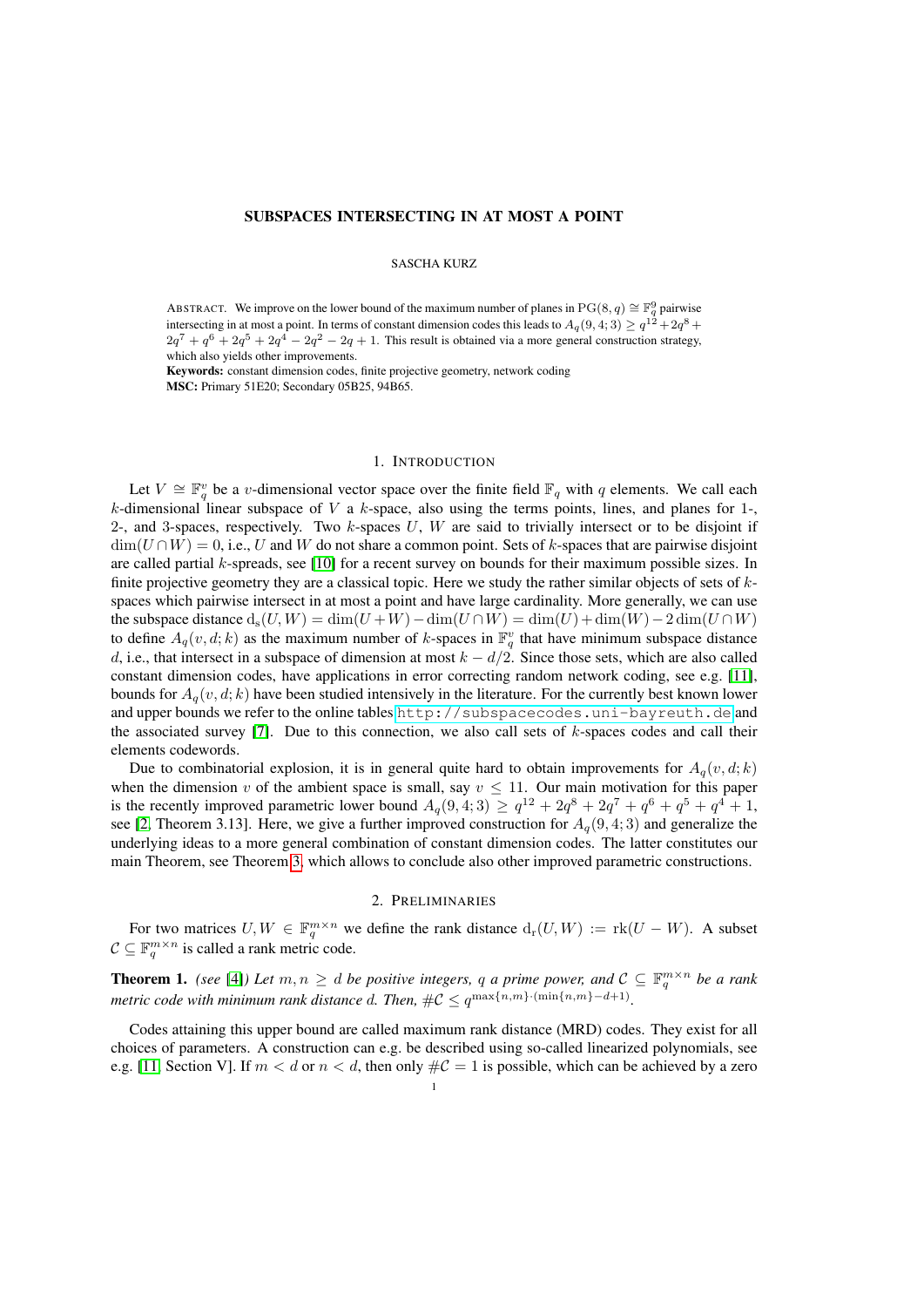### 2 SASCHA KURZ

matrix and may be summarized to the single upper bound  $\#\mathcal{C} \leq \lceil q^{\max\{n,m\} \cdot (\min\{n,m\}-d+1)} \rceil$ . Using an  $m \times m$  identity matrix as a prefix one obtains the so-called lifted MRD codes.

**Theorem 2.** [\[13,](#page-3-5) Proposition 4] *For positive integers*  $k$ ,  $d$ ,  $v$  *with*  $k ≤ v$ ,  $d ≤ 2 min{k, v-k}$ *, and d even,* the size of a lifted MRD code in  $\left[\frac{V}{k}\right]$  with subspace distance  $d$  is given by  $q^{\max\{k,v-k\} \cdot (\min\{k,v-k\} - d/2+1)}$ .

## 3. COMBINING SUBSPACES

<span id="page-1-0"></span>**Theorem 3.** Let  $C_1$  be a set of k-spaces in  $\mathbb{F}_q^{v_1}$  mutually intersecting in at most a point,  $C_1^C$  be a subset of  $C_1$  such that all elements are pairwise intersecting trivially, and  $C_2$  be a set of k-spaces in  $\mathbb{F}_q^{v_2}$  mutually intersecting in at most a point, where  $v_2\geq 2k$  and  $\# \mathcal{C}_2\geq 1$ . If  $\mathbb{F}_q^{v_2}$  admits a  $(v_2-k)$ -space  $\dot{S}$ , such that *exactly* Λ *elements of* C<sup>2</sup> *are contained in* S *and all others intersect* S *in at most a point, then*

$$
A_q(v_1 + v_2 - k, 2k - 2; k) \geq \#C_1 \cdot q^{2(v_2 - k)} + \#C_1^C \cdot \left(\#C_2 - q^{2(v_2 - k)} - \Lambda\right) + \Lambda.
$$

PROOF. We embed  $C_1$  in  $\mathbb{F}_q^{v_1+v_2-k}$  and choose a  $(v_2-k)$ -space S disjoint to the span  $\langle C_1 \rangle$ . For each  $U \in C_1$  we consider the  $v_2$ -space  $K = \langle U, S \rangle$ . If  $U \in C_1^C$ , we embed  $C_2$  minus the  $\Lambda$  codewords contained in  $S$  in  $K$  such that the embedding contains the  $k$ -space  $U$  and all codewords intersect  $S$  in at most a point. If  $U \notin \mathcal{C}_1^C$ , we embed a lifted MRD code in K such that the embedding contains the k-space U and all codewords are disjoint to S. If we additionally add  $\Lambda$  codewords inside S, then we obtain a set C of k-spaces in  $\mathbb{F}_q^{v_1+v_2-k}$  of cardinality  $\#\mathcal{C}_1^C \cdot (\#\mathcal{C}_3 - \Lambda) + (\#\mathcal{C}_1 - \#\mathcal{C}_1^C) \cdot q^{2(v_2-k)} + \Lambda$ , since the matching lifted MRD code has cardinality  $q^{2(v_2-k)}$ . For two different  $W, W' \in \mathcal{C}$  we have to show that they do intersect in at most a point. By construction, there exist  $U, U' \in C_1$  such that  $W \le K := \langle U, S \rangle$ and  $W' \le K' := \langle U', S \rangle$ . We have  $S \le K \cap K'$  and  $v_2 - k \le \dim(K \cap K') = v_2 - k + \dim(U \cap U') \le$  $v_2 - k + 1$ . If  $U = U'$ , which we can assume w.l.o.g. for  $W \leq S$  or  $W' \leq S$ , then  $\dim(W \cap W') \leq 1$ . If  $U, U' \in C_1^C$ , then  $W \cap W' \leq S$ , so that  $\dim(W \cap W') \leq 1$ . Otherwise we have  $\dim(W \cap W' \cap S) = 0$ , so that also dim( $W \cap W'$ )  $\leq 1$ .  $)\leq 1.$ 

If we choose  $v_2 = 2k$  and  $C_2$  such that there are two disjoint codewords, then S can be chosen as a codeword, i.e.,  $\Lambda = 1$ , and all codewords except S itself intersect S in at most a point. For brevity, we will calls sets of k-spaces that are trivially intersecting and are a subset of a some set  $C_1$  of k-spaces, a clique.

### <span id="page-1-2"></span>Corollary 4.

$$
A_q(9,4;3) \ge q^{12} + 2q^8 + 2q^7 + q^6 + 2q^5 + 2q^4 - 2q^2 - 2q + 1
$$

PROOF. For  $k = 3$  and  $v = 6$  we choose  $C_1$  and  $C_2$  as a set of  $q^6 + 2q^2 + 2q + 1$  planes in  $\mathbb{F}_q^6$  pairwise intersecting in at most a point [\[3,](#page-3-6) Theorem 2.1]. By [\[2,](#page-3-3) Theorem 3.12] we can choose a subset  $C_1^C \subseteq C_1$ of cardinality  $q^3 - 1$ .  $3 - 1.$ 

We remark that this improves the very recent lover bound  $A_q(9,4;3) \geq q^{12} + 2q^8 + 2q^7 + q^6 + q^5 + q^4 + 1$ [\[2,](#page-3-3) Theorem 3.[1](#page-1-1)3]. As  $C_2$  we might also have chosen the construction from [\[9\]](#page-3-7) of the same size.<sup>1</sup> In our setting we always have  $\#\mathcal{C}_1^C \leq A_q(6,6;3) = q^3 + 1$ . If we replace  $\mathcal{C}_2$  in Corollary [4](#page-1-2) by the set of  $q^8 + q^5 + q^4 - q - 1$  planes in  $\mathbb{F}_q^7$  from [\[8,](#page-3-8) Theorem [3](#page-1-0)], then the conditions of Theorem 3 are satisfied for  $\Lambda = 0$  and we obtain

$$
A_q(10,4;3) \ge q^{14} + 2q^{10} + 2q^9 + 2q^8 + q^7 - q^5 - 2q^4 - q^3 + q + 1. \tag{1}
$$

However, [\[12,](#page-3-9) Proposition 4.4] gives a better lower bound.

For a general application of Theorem [3](#page-1-0) the presumably hardest part is to analytically determine  $\mathcal{C}_1^C$ , i.e., a clique in  $C_1$ . If  $C_1$  itself is obtained via Theorem [3](#page-1-0) and a lower bound on the clique size of the corresponding part  $C_2$  is known, then can recursively determine suitably large cliques.

<span id="page-1-1"></span><sup>&</sup>lt;sup>1</sup>The same applies to  $C_1$ , i.e., we can avoid to use [\[2,](#page-3-3) Theorem [3.](#page-2-0)12], see the subsequent Footnote 3.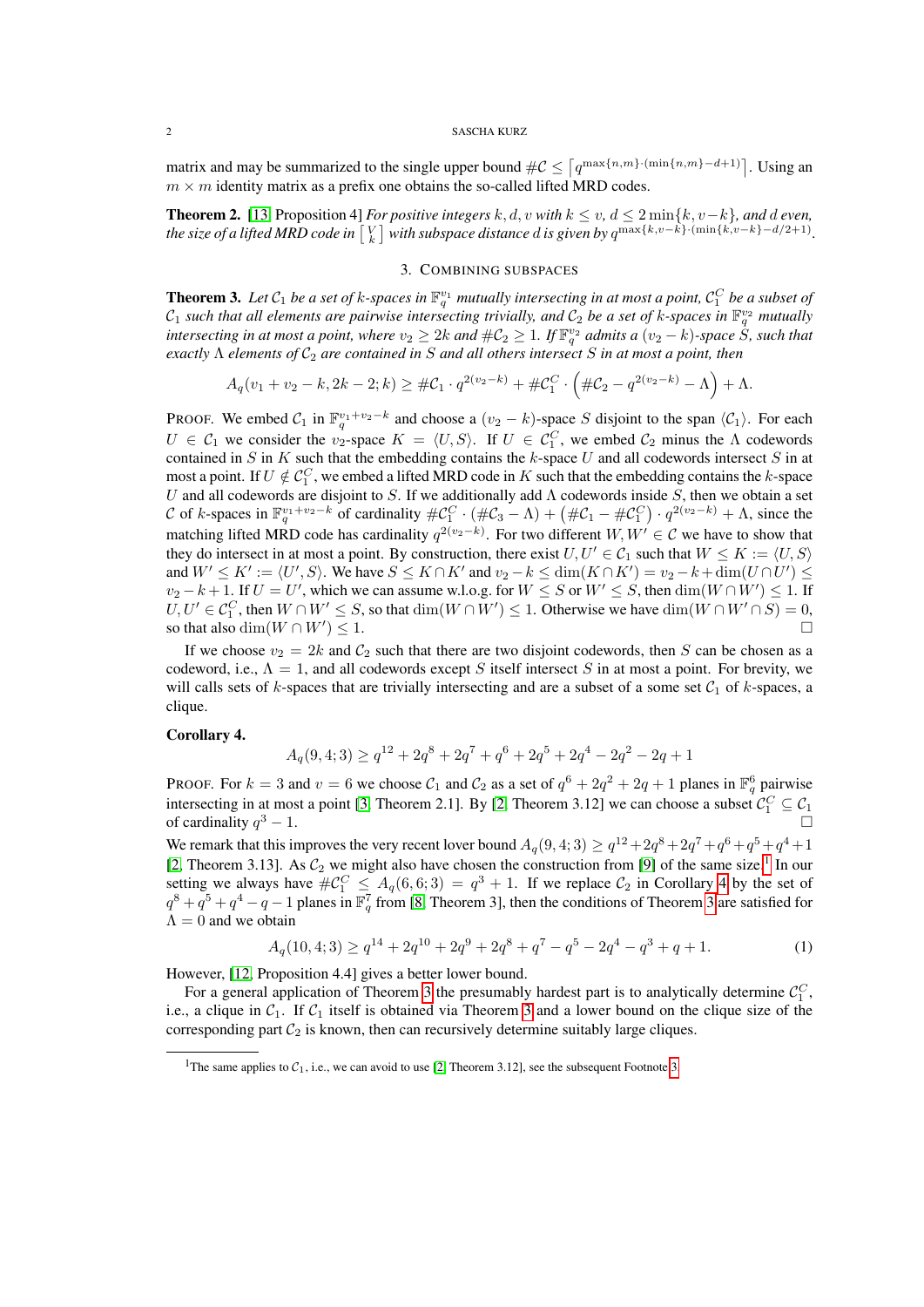<span id="page-2-1"></span>**Lemma 5.** If C is obtained from the construction of Theorem [3](#page-1-0) and the corresponding part  $C_2$  contains *a clique* C C <sup>2</sup> *whose elements are disjoint from* S*, then* C *admits a subset* C 0 *such that all elements are* pairwise intersecting trivially and  $\#\mathcal{C}' = \#\mathcal{C}_1^C \cdot \#\mathcal{C}_2^C$ .

PROOF. Using the notation from Theorem [3](#page-1-0) we construct C'. For each  $U \in C_1^C$  we consider  $K := \langle U, S \rangle$ and choose a clique of cardinality  $\#\mathcal{C}_2^C$  in K and add the elements to C'. Using the analysis of the proof of Theorem [3](#page-1-0) again and the fact that the elements of  $\mathcal{C}'$  all are disjoint to S, we conclude that the elements of  $\mathcal{C}'$  are pairwise intersecting trivially.

If we choose  $C_2$  according to [\[3,](#page-3-6) Theorem 2.1], we can use [\[2,](#page-3-3) Theorem 3.12] to conclude  $\#\mathcal{C}_2^C \geq$  $q^3 - 1.$ 

<span id="page-2-4"></span>**Proposition 6.** 
$$
A_q(6+3t, 4; 3) \ge (q^6 + 2q^2 + 2q + 1) \cdot q^{6t} + \frac{q^{6t} - 1}{q^6 - 1} + \sum_{i=1}^t (2q^2 + 2q) \cdot (q^3 - 1)^i \cdot q^{6(t-i)}
$$
  
for all  $t \ge 0$ .

PROOF. For the induction start  $t = 0$  we choose  $C^{(0)}$  as a set of  $q^6 + 2q^2 + 2q + 1$  planes in  $\mathbb{F}_q^6$  pairwise intersecting in at most a point according to [\[3,](#page-3-6) Theorem 2.1], which admits a clique of cardinality  $q^3 - 1$ . For the induction step  $\mathcal{C}^{(i)} \to \mathcal{C}^{(i+1)}$  we apply Theorem [3](#page-1-0) with  $v_2 = 2k$ ,  $\Lambda = 1$ ,  $\mathcal{C}_1 = \mathcal{C}^{(i)}$ , and  $\mathcal{C}_2 = \mathcal{C}^{(0)}$ . By induction, see Lemma [5,](#page-2-1)  $\mathcal{C}^{(i)}$  admits a clique  $\mathcal{C}^C_1$  of cardinality  $(q^3-1)^{i+1}$ . The induction hypothesis for the cardinality of  $\mathcal{C}^{(i)}$  is

<span id="page-2-2"></span>
$$
\#\mathcal{C}^{(i)} = (q^6 + 2q^2 + 2q + 1) \cdot q^{6i} + \frac{q^{6i} - 1}{q^6 - 1} + \sum_{j=1}^i (2q^2 + 2q) \cdot (q^3 - 1)^i \cdot q^{6(i-j)} \tag{2}
$$

and the induction step, see Theorem [3,](#page-1-0) gives  $\#\mathcal{C}^{(i+1)}$  as the right hand side of Equation [\(2\)](#page-2-2), where i is replaced by  $i + 1$ .

Another example of a set of planes pairwise intersecting in at most a point, where we can analytically determine a reasonably large clique, is given by [\[12,](#page-3-9) Proposition 4.4]:  $A_q(8,4;3) \ge q^{10} + q^6 + q^5 +$  $2q^4 + 2q^3 + 2q^2 + q + 1$ , which is the currently best known lower bound for  $q \ge 3$ . The essential key here is that the code contains a lifted MRD code of cardinality  $q^{10}$  for rank distance 2. By [\[5,](#page-3-10) Lemma 5] the MRD code can be chosen in such a way that it contains a subcode of cardinality  $q^5$  and rank distance 3.<sup>[2](#page-2-3)</sup> Thus we obtain a clique of cardinality  $q^5$  and can use Theorem [3](#page-1-0) with  $v_2 = 6$  and  $\Lambda = 1$  to conclude

<span id="page-2-5"></span>
$$
A_q(11,4;3) \ge q^{16} + q^{12} + q^{11} + 2q^{10} + 2q^9 + 2q^8 + 2q^7 + 2q^6 + 1,\tag{3}
$$

which strictly improves upon [\[12,](#page-3-9) Proposition 4.4]. Of course we can iteratively apply the combination with the  $q^6 + 2q^2 + 2q + 1$  planes in  $\mathbb{F}_q^6$  to obtain an infinite parametric series as in Proposition [6.](#page-2-4) The method generalizes to cases where large constant dimension codes are obtained by using lifted MRD codes as subcodes, which frequently is the case. Also the constant dimension codes showing  $A_q(6,4;3) \ge q^6 + 2q^2 + 2q + 1$  [\[9,](#page-3-7) Lemma 12, Example 4] and  $A_q(7,4;3) \ge q^8 + q^5 + q^4 + q^2 - q$ [\[8,](#page-3-8) Theorem 4] are closely related. They both arise by starting from a lifted MRD code, removing some planes, and then extending again with a larger set of planes, cf. [\[1\]](#page-3-11). Considering just the reduced lifted MRD code, we can deduce clique sizes of  $q^3 - 1$  $q^3 - 1$  $q^3 - 1$  and  $q^4$ , respectively.<sup>3</sup> If we choose  $C_1$  in Theo-rem [3](#page-1-0) as the mentioned code for  $A_q(7, 4; 3)$  and  $C_2$  as the mentioned code for  $A_q(6, 4; 3)$  or the code for

<span id="page-2-3"></span> $2$ Using linearized polynomials to described the lifted MRD code, a clique of matching size can be described as the set of monomials ax (including the zero polynomial).

<span id="page-2-0"></span> $3$ Both constructions are stated in the language of linearized polynomials. For [\[9,](#page-3-7) Lemma 12, Example 4] the representation  $\mathbb{F}_q^6 \cong \mathbb{F}_{q^3} \times \mathbb{F}_{q^3}$  is used and the planes removed from the lifted MRD code correspond to  $ux^q - u^qx$  for  $u \in \mathbb{F}_{q^3}$ , so that the monomials  $ax$  for  $a \in \mathbb{F}_{q^3} \setminus \{0\}$  correspond to a clique of cardinality  $q^3 - 1$ . For [\[8,](#page-3-8) Theorem 4] the representation  $\mathbb{F}_q^7 \cong W \times \mathbb{F}_{q^4}$ , where W denotes the trace-zero subspace of  $\mathbb{F}_{q^4}/\mathbb{F}_q$ , is used. The planes removed from the lifted MRD code correspond to  $r(ux^q - u^qx)$  for  $r \in \mathbb{F}_{q^4} \setminus \{0\}$  and  $u \in \mathbb{F}_{q^4}$  with  $tr(u) = 1$ , so that the monomial s  $ax$  for  $a \in \mathbb{F}_{q^4}$  correspond to a clique of cardinality  $q^4$ .